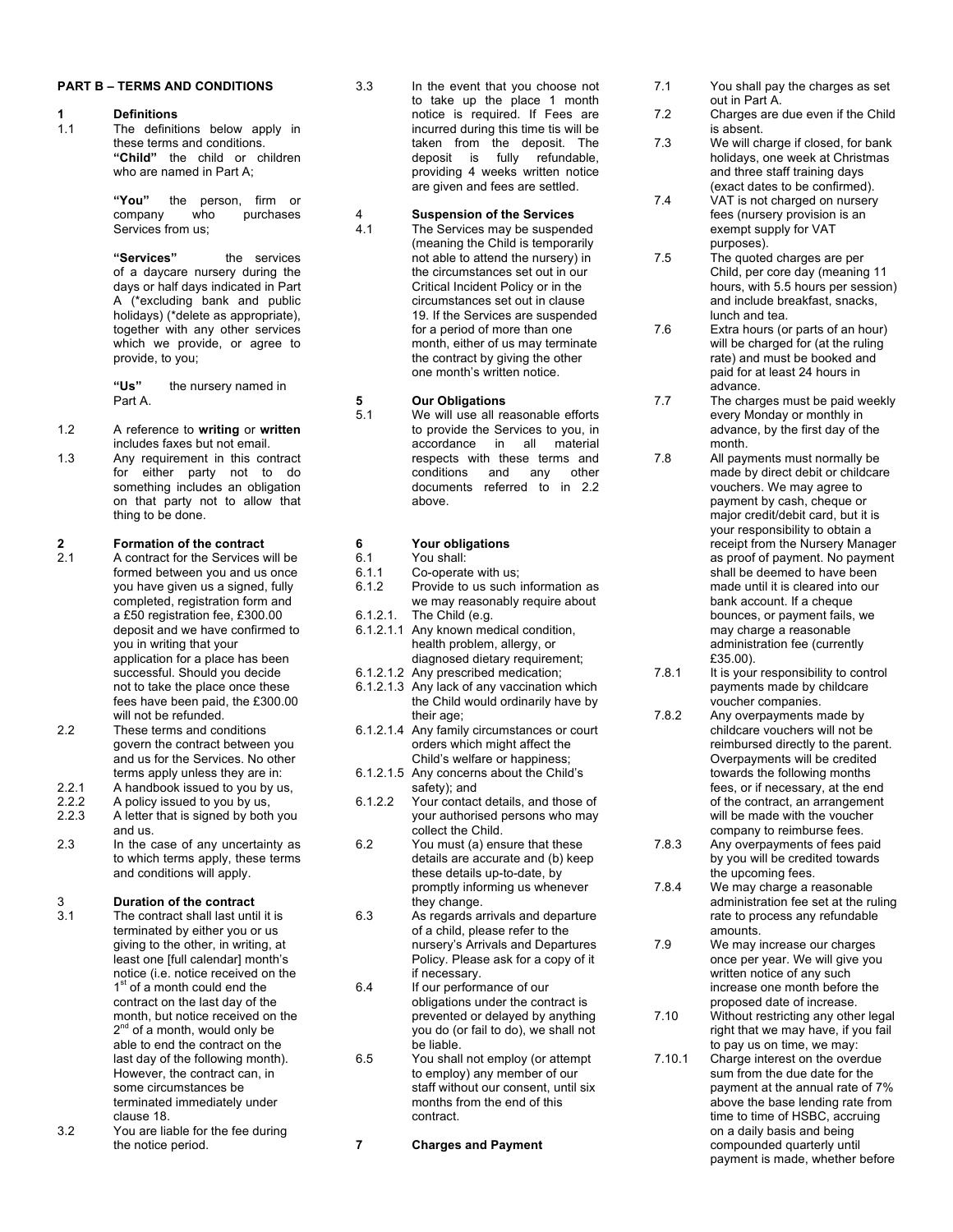or after any judgement is obtained, and you shall pay the interest immediately on demand.

- 7.10.2 Charge you a reasonable administration fee currently £35.00; and
- 7.10.3 Suspend all Services until payment has been made in full, which will include the suspension of the Child, or even terminate the contract permanently.
- 7.11 If you are 7 days or more late in paying us, we may also charge you our reasonable costs of seeking to recover the overdue payments. Such costs will be added to your running account and should be paid within 7 days of notification of them to you.
- 7.12 If you owe us any money, and make a claim against us, we may set off what you owe us against what you are claiming from us.

### **8 Reducing sessions**

8.1 You are required to give us one month's written notice of a reduction in the number of sessions you require.

### **9 Fr ee nursery education**

9.1 If you wish to take up your free nursery education, you are required to complete and sign a Parental Declaration on a termly basis, detailing how and when you will take up the free sessions. 9.2 Our charges will not be made in respect of the free sessions as detailed in the Parental Declaration, but we are entitled to make a reasonable charge for meals or additional activities provided during any free session.

# **10 Welfare of the Child**<br>**10.1** We will do all that is re

- We will do all that is reasonable to safeguard and promote the Child's welfare and to provide care to at least the standard required by law and often to a much higher standard.
- 10.2 We will respect the Child's human rights and freedoms which must however, be balanced with the lawful needs and rules of our nursery and rights and freedoms of others.
- 10.3 Your consent to such physical contact as may accord with good practice, and be appropriate and proper for teaching and instruction and for providing comfort to a Child in distress, or to maintain safety and good order, or in connection with the Child's health and welfare.
- 10.4 Parents of Children who are not potty trained must provide disposable nappies and wipes.
- 10.5 Parents should provide sealed formula milk for bottle feeding babies. Bringing in and storing made -up formula milk may increase the chance of a baby becoming ill and should be avoided.

10.6 Labelled mother's breast milk will be stored in the fridge and an area will be made available for mothers to breast feed their babies or express milk should they need to do so. As regards behaviour management techniques and sanctions, please refer to the nursery's Promoting Positive Behaviour Policy. Please ask for a copy of it if necessary. The nursery uses emergency procedures for accidents, evacuations, incidents and allergic reactions, please refer to the individual policies and procedures and ask for a copy where required.

### **11 Health and medical matters**

- 11.1 If the Child becomes ill during the nursery session the Nursery Manager will contact you or the emergency contact indicated on the registration form. You must inform us immediately of any changes to these contact details.
- 11.2 If the Child is suffering from a communicable illness, he/she should not be brought to the nursery until such time as the infection has cleared. A full copy of our infection control policy is available from the nursery manager. Please refer to the illness/communicable disease list supplied in your information on minimum periods of exclusion from the nursery.
- 11.3 You must notify the Nursery Manager if the Child is absent from the nursery through sickness.
- 11.4 If the Child has been sent home from the nursery because of ill health, he/she will not be re admitted for at least 24 hours. If the Child is prescribed antibiotics, he/she will not be allowed to return to the nursery for 48 hours.
- 11.5 As regards medication, and the administration of it to a Child, please refer to the nursery's Medication Policy. Please ask for a copy of it if necessary.
- 11.6 Please also see clause 6.1.2 on matters we need to be informed about.

# **12 Food/dietary requirements**

- We will work with you to provide suitable food for your Child, if they have a special dietary requirement or any allergies as diagnosed by a doctor or dietician. All reasonable care will be taken to ensure that a Child does not come into contact with certain foods with support from parents and external professionals should the need arise.
- 12.2 Menus will be displayed for inspection, and parents and children will be able to feed into the review of these.

**13 Reporting of neglect or abuse**

13.1 We have an obligation to report to the relevant authorities any suspicions we have that your Child has suffered neglect or abuse, and we may do without your consent and/or without informing you.

#### **14 Limitation of Liability**

- 14.1 This clause sets out our (and our employees', agents', consultants' and subcontractors') liability to you in respect of the contract (including any breach of it, any statement we make to you about it, our termination of it).
- 14.2 All terms implied by law are, to the fullest extent permitted by law, excluded or deleted from the contract.
- 14. Nothing in these terms and conditions in any way limits our liability for fraud, or for death or personal injury resulting from negligence. Subject to this provision,
- 14.3.1 We shall not be liable for:
- 14.3.1.1 Any loss or damage to any toys, equipment or bags, clothing etc. you may bring into our nursery;
- 14.3.1.2 Loss of any profits, or consequential loss; and
- 14.3.2 Our total liability (in contract, tort including negligence or breach of statutory duty, or otherwise) shall be limited to cumulative price paid by you for the Services over the course of the contract.

#### **15 Data Protection**

- 15.1 You agree that details of your name, address and payment record may be submitted to a credit reference agency, and personal data will be processed by and on behalf of us in connection with the Services.
- 15.2 We may take photographs and/or videos of your Child for promotional or training purposes only. If you do not wish for your Child to be included in such photographs or videos, please inform us by completing the 'permission form' given to you on enrolment, or by writing to the Nursery Manager.

### **16 Security**

- 16.1 Parents are welcome to visit the nursery, but we will not admit anyone without prior notification. It is your responsibility to ensure that we are aware of who will be collecting your Child. No Child will be allowed to leave the building with any person who has not been notified as an **authorised person to collect the Child on your behalf.**
- **17 Complaints and Concerns** Please address any complaint or concern to the supervisor in charge, in the first instance, and if the matter is not resolved within a reasonable period, please refer it to the nursery manager. Please